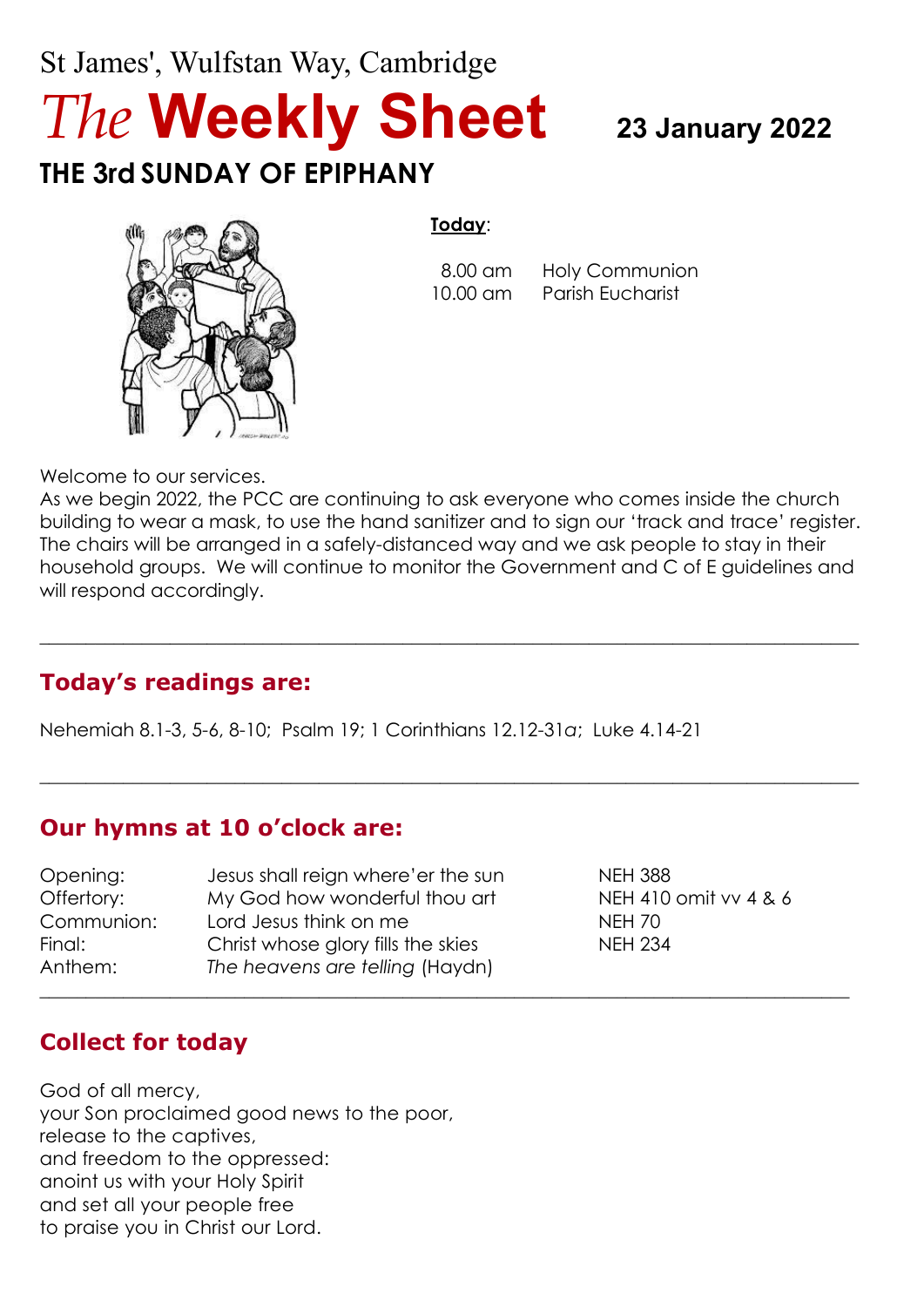# **This week:**

| Monday 24th                     | 9.15 am<br>10.00 am  | Morning Prayer in Church<br>Meditation Group in the Study Centre                                           |
|---------------------------------|----------------------|------------------------------------------------------------------------------------------------------------|
| Wednesday 26th<br>Thursday 27th | 10.30 am<br>10.15 am | Staff Meeting via Zoom<br>Eucharist in Church<br>St James Development Project Steering Group Mtg, via Zoom |
| Friday 28th                     | 7.30 pm<br>9.15 am   | Morning Prayer in Church                                                                                   |

# **Nehemiah 8.1-3, 5-6, 8-10**

All the people gathered together into the square before the Water Gate. They told the scribe Ezra to bring the book of the law of Moses, which the LORD had given to Israel. Accordingly, the priest Ezra brought the law before the assembly, both men and women and all who could hear with understanding. This was on the first day of the seventh month. He read from it facing the square before the Water Gate from early morning until midday, in the presence of the men and the women and those who could understand; and the ears of all the people were attentive to the book of the law. And Ezra opened the book in the sight of all the people, for he was standing above all the people; and when he opened it, all the people stood up. Then Ezra blessed the LORD, the great God, and all the people answered, 'Amen, Amen', lifting up their hands. Then they bowed their heads and worshipped the LORD with their faces to the ground. So they read from the book, from the law of God, with interpretation. They gave the sense, so that the people understood the reading.

And Nehemiah, who was the governor, and Ezra the priest and scribe, and the Levites who taught the people said to all the people, 'This day is holy to the LORD your God; do not mourn or weep.' For all the people wept when they heard the words of the law. Then he said to them, 'Go your way, eat the fat and drink sweet wine and send portions of them to those for whom nothing is prepared, for this day is holy to our LORD; and do not be grieved, for the joy of the LORD is your strength.'

 $\_$  , and the set of the set of the set of the set of the set of the set of the set of the set of the set of the set of the set of the set of the set of the set of the set of the set of the set of the set of the set of th

## **Psalm 19**

The heavens are telling the / glory of / God and the / firmament pro/claims his / handiwork. One day pours out its / song to an/other and one night unfolds / knowledge / to an/other. They have neither / speech nor / language and their / voices / are not / heard, Yet their sound has gone out into / all / lands and their / words to the / ends of the / world. In them has he set a tabernacle / for the / sun, that comes forth as a bridegroom out of his chamber and rejoices as a / champion to / run his / course. It goes forth from the end of the heavens and runs to the very / end a/gain, and there is nothing / hidden / from its / heat. The law of the Lord is perfect, re/viving the / soul; the testimony of the Lord is sure and gives / wisdom / to the / simple.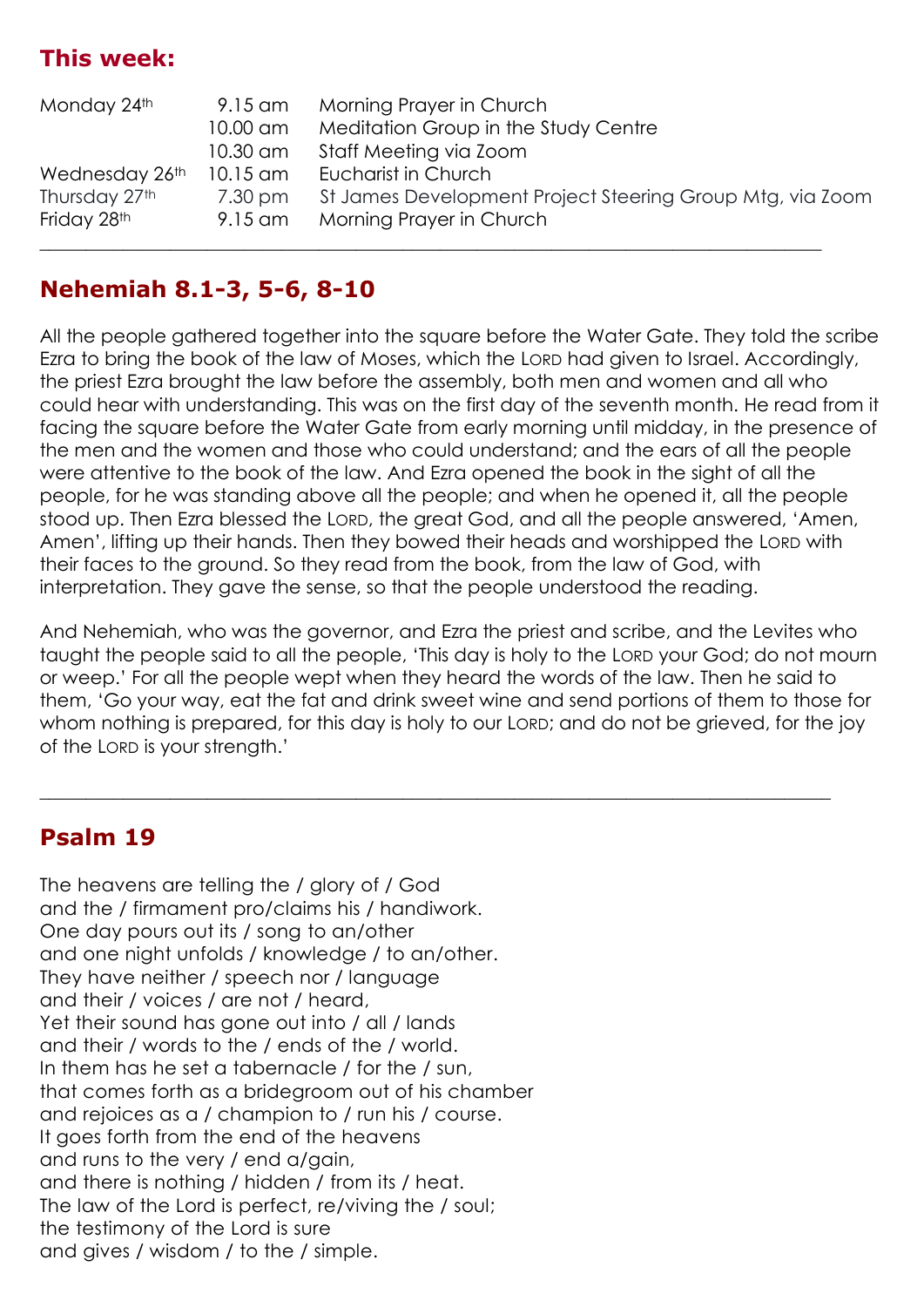The statutes of the Lord are right and re/joice the / heart; the commandment of the Lord is pure and gives / light / to the / eyes. The fear of the Lord is clean and en/dures for / ever; the judgements of the Lord are true and / righteous / alto/gether. More to be desired are they than gold, more than / much fine / gold, sweeter also than honey, / dripping / from the / honeycomb. By them also is your / servant / taught and in keeping them / there is / great re/ward. Who can tell how often / they of/fend? O cleanse me / from my / secret / faults! Keep your servant also from pre/sumptuous / sins lest they get do/minion / over / me; so shall I be / unde/filed, and / innocent of / great o/ffence. Let the words of my mouth and the meditation of my heart be acceptable / in your / sight, O Lord, my / strength and / my re/deemer.

# **1 Corinthians 12.12-31***a*

#### **One Body with Many Members**

For just as the body is one and has many members, and all the members of the body, though many, are one body, so it is with Christ. For in the one Spirit we were all baptized into one body—Jews or Greeks, slaves or free—and we were all made to drink of one Spirit.

 $\_$  , and the set of the set of the set of the set of the set of the set of the set of the set of the set of the set of the set of the set of the set of the set of the set of the set of the set of the set of the set of th

Indeed, the body does not consist of one member but of many. If the foot were to say, 'Because I am not a hand, I do not belong to the body', that would not make it any less a part of the body. And if the ear were to say, 'Because I am not an eye, I do not belong to the body', that would not make it any less a part of the body. If the whole body were an eye, where would the hearing be? If the whole body were hearing, where would the sense of smell be? But as it is, God arranged the members in the body, each one of them, as he chose. If all were a single member, where would the body be? As it is, there are many members, yet one body. The eye cannot say to the hand, 'I have no need of you', nor again the head to the feet, 'I have no need of you.' On the contrary, the members of the body that seem to be weaker are indispensable, and those members of the body that we think less honourable we clothe with greater honour, and our less respectable members are treated with greater respect; whereas our more respectable members do not need this. But God has so arranged the body, giving the greater honour to the inferior member, that there may be no dissension within the body, but the members may have the same care for one another. If one member suffers, all suffer together with it; if one member is honoured, all rejoice together with it.

Now you are the body of Christ and individually members of it. And God has appointed in the church first apostles, second prophets, third teachers; then deeds of power, then gifts of healing, forms of assistance, forms of leadership, various kinds of tongues. Are all apostles? Are all prophets? Are all teachers? Do all work miracles? Do all possess gifts of healing? Do all speak in tongues? Do all interpret? But strive for the greater gifts. And I will show you a still more excellent way.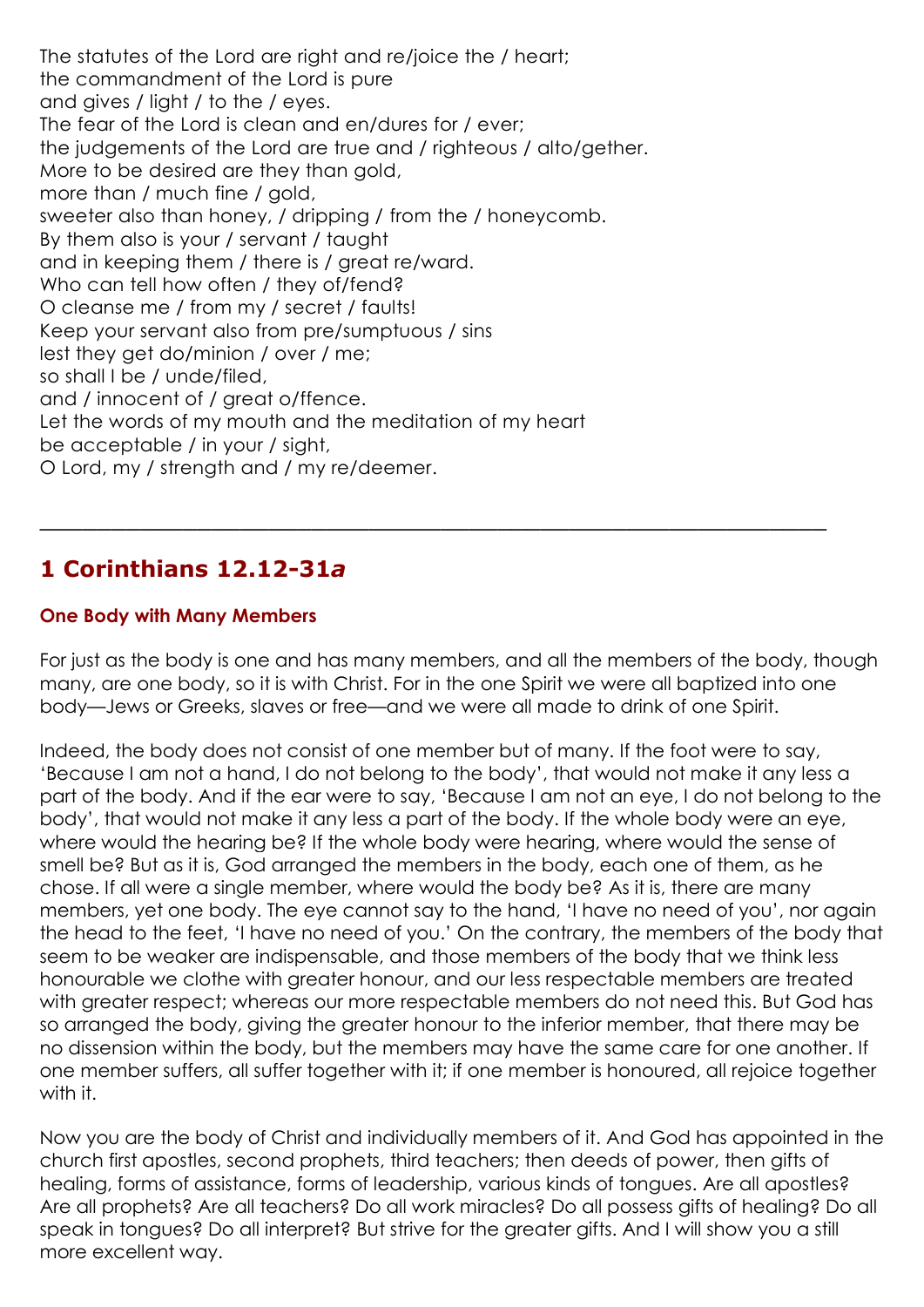# **Luke 4.14-21**

#### **The Beginning of the Galilean Ministry**

Then Jesus, filled with the power of the Spirit, returned to Galilee, and a report about him spread through all the surrounding country. He began to teach in their synagogues and was praised by everyone.

#### **The Rejection of Jesus at Nazareth**

When he came to Nazareth, where he had been brought up, he went to the synagogue on the sabbath day, as was his custom. He stood up to read, and the scroll of the prophet Isaiah was given to him. He unrolled the scroll and found the place where it was written: 'The Spirit of the Lord is upon me,

because he has anointed me

to bring good news to the poor.

He has sent me to proclaim release to the captives

and recovery of sight to the blind,

to let the oppressed go free,

to proclaim the year of the Lord's favour.'

And he rolled up the scroll, gave it back to the attendant, and sat down. The eyes of all in the synagogue were fixed on him. Then he began to say to them, 'Today this scripture has been fulfilled in your hearing.'

\_\_\_\_\_\_\_\_\_\_\_\_\_\_\_\_\_\_\_\_\_\_\_\_\_\_\_\_\_\_\_\_\_\_\_\_\_\_\_\_\_\_\_\_\_\_\_\_\_\_\_\_\_\_\_\_\_\_

# **Readings for next Sunday, 30 January 2022 (Candlemas)**

Malachi 3.1-5; Psalm 24 [1-6] 7-end; Hebrews 2.14-end; Luke 2.22-40

Those children who are to be **admitted to communion** are invited to meet with Steve (with their parents) **today after the 10am service.** Children will be admitted next Sunday, 30 January (Candlemas).

\_\_\_\_\_\_\_\_\_\_\_\_\_\_\_\_\_\_\_\_\_\_\_\_\_\_\_\_\_\_\_\_\_\_\_\_\_\_\_\_\_\_\_\_\_\_\_\_\_\_\_\_\_\_\_\_\_

**Caroline** is back from holiday tomorrow, and in line with government guidelines, will be working from home. Please contact her as you would usually by leaving a message on the office answering machine or by sending an email.

 $\_$  , and the set of the set of the set of the set of the set of the set of the set of the set of the set of the set of the set of the set of the set of the set of the set of the set of the set of the set of the set of th

The **Food Hub** is open again regularly on Saturdays, 10.30 – 12 noon.